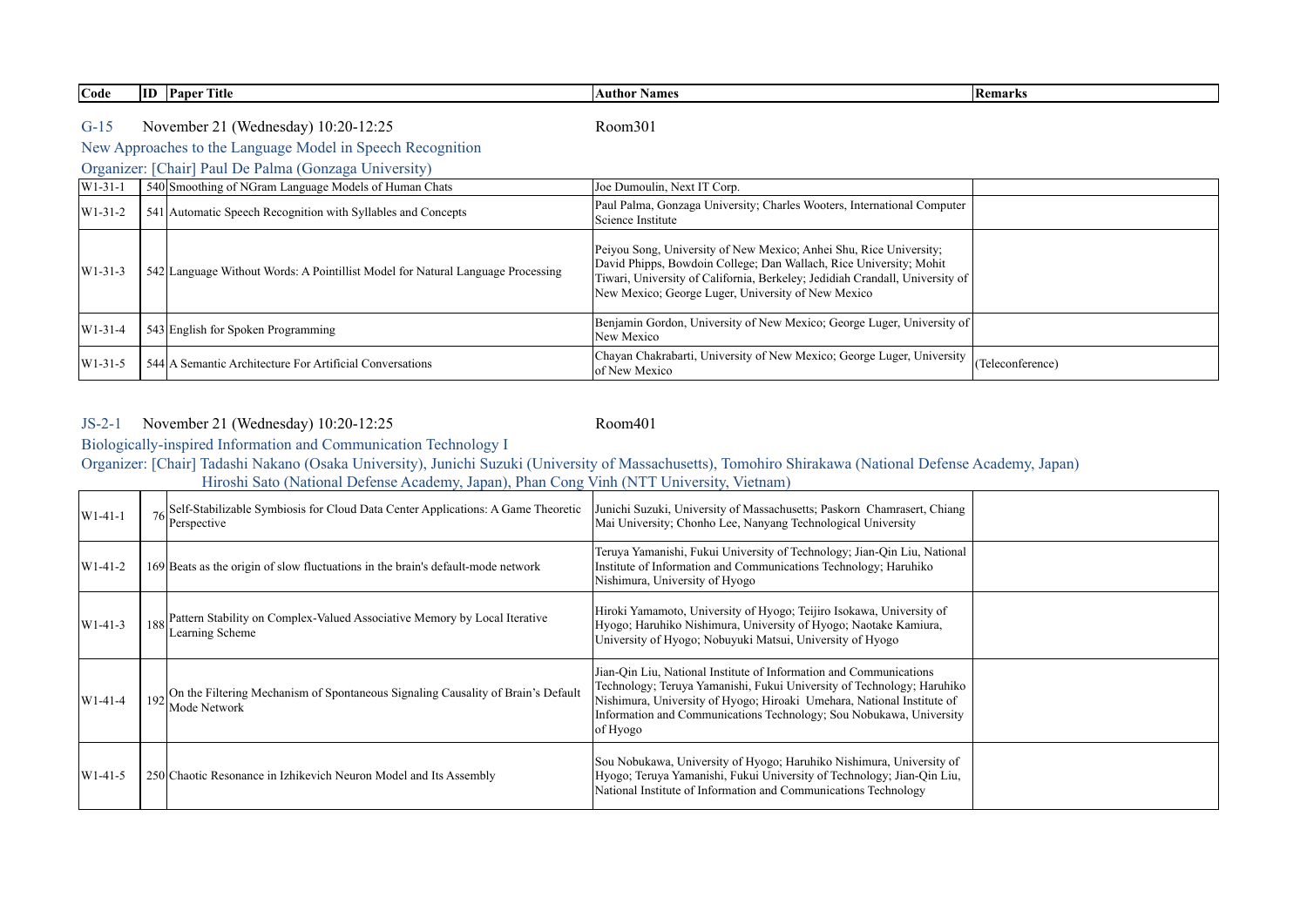## KY-2 Room402 November 21 (Wednesday) 10:20-12:25

Soft Computing for Power Electronics and Renewable Energy Systems

Organizer: [Chair] Kenya Jin'no (Nippon Institute of Technology), Takayuki Kimura (Nippon Institute of Technology)

| $W1-42-1$   | 209 Optimal Operation by Recurrent Neural Networks for a Renewable Energy Power-<br>Grid                                  | Keisuke Kimura, Nippon Institute of Technology; Takayuki Kimura,<br>Nippon Institute of Technology                                                                                                                                                                                                                                |  |
|-------------|---------------------------------------------------------------------------------------------------------------------------|-----------------------------------------------------------------------------------------------------------------------------------------------------------------------------------------------------------------------------------------------------------------------------------------------------------------------------------|--|
| $ W1-42-2 $ | 214 Application of Independent-minded Particle Swarm Optimization for Design of<br>Class-E Amplifiers                     | Haruna Matsushita, Kagawa University; Yuichi Tanji, Kagawa University                                                                                                                                                                                                                                                             |  |
| $W1-42-3$   | 320 Switching Angles Optimization of Single Phase PWM DC-AC Inverter by Particle<br><b>Swarm Optimizations</b>            | Takuya Shindo, Nippon Institute of Technology; Kenya Jin'no, Nippon<br>Institute of Technology                                                                                                                                                                                                                                    |  |
| $W1-42-4$   | 344 Incremental learning on a budget and its application to quick maximum power point<br>tracking of photovoltaic systems | Koichiro Yamauchi, Chubu University                                                                                                                                                                                                                                                                                               |  |
| $W1-42-5$   | 523 Predictive Simulation of Smart Grid Network System                                                                    | Hongyu Huang, Nagoya University, Chinese Academy of Science; Noriyuki<br>Kobayashi, Nagoya University; Kazuto Yukita, Aichi Institute of<br>Technology; Yong Cheng, Guangdong Academy of Science; Huafang Guo,<br>Chinese Academy of Science; Zhaohong He, Chinese Academy of Science;<br>Haoran Yuan, Chinese Academy of Science |  |

### YN-1 Room403 November 21 (Wednesday) 10:20-12:25

Computational Intelligence and Machine Learning for Environmental Modelling and Informatics

Organizer: Shinji Fukuda (Kyushu University), [Chair] Bernard De Baets (Ghent University)

| $ W1-43-1 $      | 118 Improvement of individual-based models for wild animals in river ecosystem                                                           | Masatoshi DENDA, Public Works Research Institutes                                                                                                                                                                                        |                  |
|------------------|------------------------------------------------------------------------------------------------------------------------------------------|------------------------------------------------------------------------------------------------------------------------------------------------------------------------------------------------------------------------------------------|------------------|
| $\text{W1-43-2}$ | 177 GA-Based Simulation-Optimization Approach for Designing Fish Habitat in Canal                                                        | Shigeya Maeda, Ibaraki University                                                                                                                                                                                                        |                  |
| $ W1-43-3$       | 351 Preference Based Modeling of Rheotaxis of Ayu (Plecoglossus Altivelis Altivelis)                                                     | Rina Febrina, Yamaguchi University; Hiroyuki Noguchi, Yamaguchi<br>University; Masahiko Sekine, Yamaguchi University; Ariyo Kanno,<br>Yamaguchi University; Tsuyoshi Imai, Yamaguchi University; Takaya<br>Higuchi, Yamaguchi University |                  |
| $W1-43-4$        | Anal Road Curb Detection using 3D Lidar and Integral Laser Points for Intelligent<br>$ ^{23} $ Vehicles                                  | Wentao Yao, Tsinghua University; Zhidong Deng, Tsinghua University;<br>Lipu Zhou, Tsinghua University                                                                                                                                    | (Teleconference) |
| $W1-43-5$        | $\frac{1}{424}$ A Short Review on the Application of Computational Intelligence and Machine<br>Learning in the Bioenvironmental Sciences | SHINJI FUKUDA, KYUSHU UNIVERSITY; Bernard De Baets, Ghent<br>University                                                                                                                                                                  |                  |

KY-1 Room404 November 21 (Wednesday) 10:20-12:25

### Kansei Modeling in Art

Organizer: [Chair] Takayuki Shimotomai (Tamagawa University), Shohei Kato (Nagoya Institute of Technology)

| $\text{W1-44}$ |  | 220 Beat Playing System Based on Rhythmic Human Motions | Yasuhiro Suzuki, Nagoya Institute of Technology; Ryosuke Yamanishi,<br>Ritsumeikan University; Shohei Kato, Nagoya Institute of Technology |  |
|----------------|--|---------------------------------------------------------|--------------------------------------------------------------------------------------------------------------------------------------------|--|
|----------------|--|---------------------------------------------------------|--------------------------------------------------------------------------------------------------------------------------------------------|--|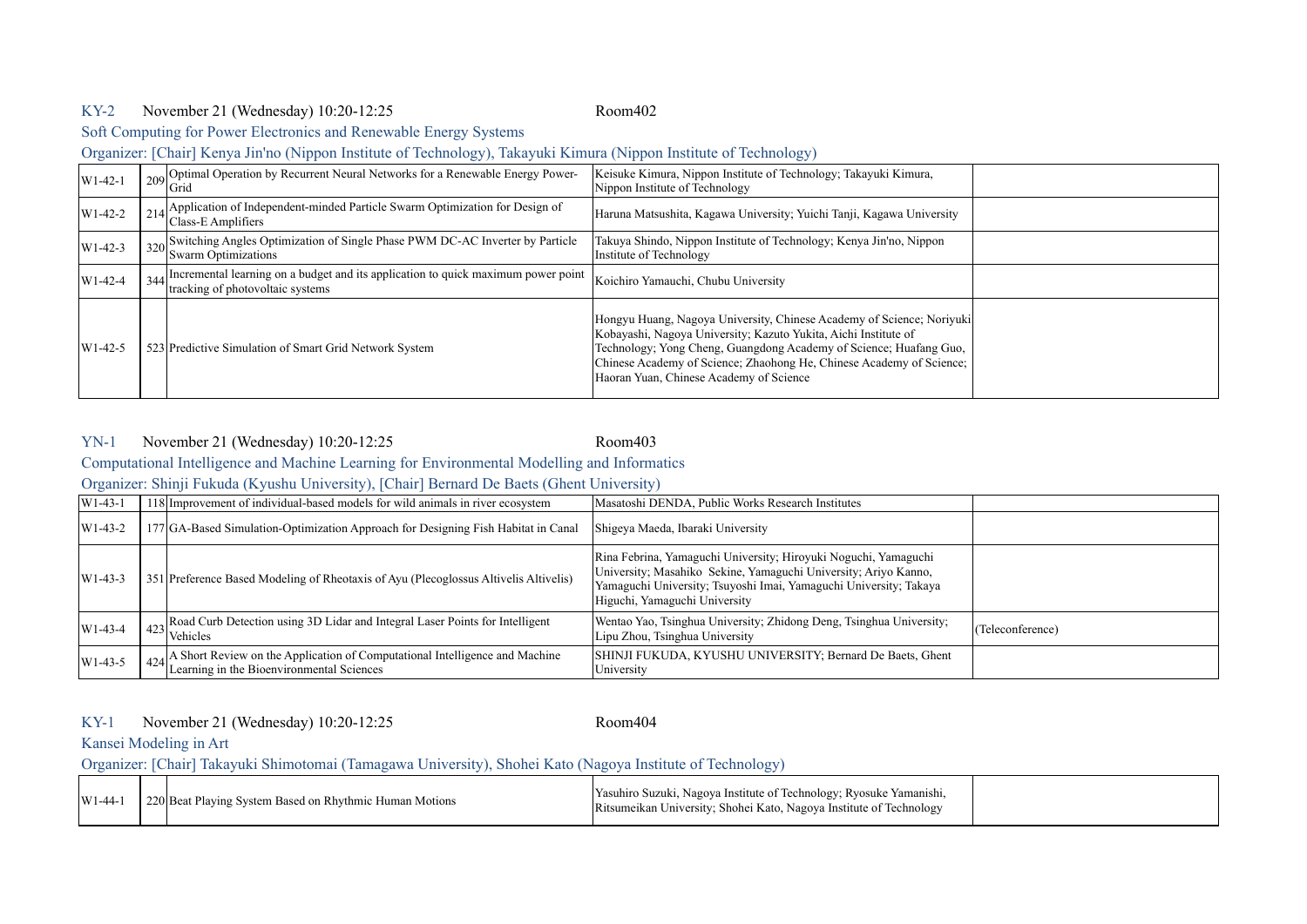| $W1-44-2$ | 379 Model for viewing art                                                                                                                                      | Takayuki Shimotomai, Tamagawa University; Hideyuki Takahashi,<br>Tamagawa University; Takashi Omori, Tamagawa University                                                                                                                                                                                    |  |
|-----------|----------------------------------------------------------------------------------------------------------------------------------------------------------------|-------------------------------------------------------------------------------------------------------------------------------------------------------------------------------------------------------------------------------------------------------------------------------------------------------------|--|
| $W1-44-3$ | 410 Mapping Model from Chord to Color                                                                                                                          | Takayuki Shimotomai, Tamagawa University; Eriko Aiba, National Institute<br>of Advanced Industrial Science and Technology; Takashi Fujisawa,<br>Nagasaki University; Noriko Nagata, Kwansei Gakuin University; Takashi<br>Omori, Tamagawa University                                                        |  |
| $W1-44-4$ | 425 Extraction of groove feelings from drum data using non-negative matrix factorization of promation for Information Science & Technology; Kazuvuki Nakamura, | Yoshito Ohya, Meiji University; Terumasa Tokunaga, Research<br>Meiji University                                                                                                                                                                                                                             |  |
| $W1-44-5$ | 274 Chord Character Evaluation Model Based on Harmoniousness: Application to Music<br>Mood Visualization Interface                                             | Eriko Aiba*, National Institute of Advanced Industrial Science and<br>Technology; Kensuke Tobitani, Kwansei Gakuin University; Takayuki<br>Shimotomai, Tamagawa University; Mitsuaki Tani, Kwansei Gakuin<br>University; Noriko Nagata, Kwansei Gakuin University; Takashi Fujisawa,<br>Nagasaki University |  |

# TI-1 Room405 November 21 (Wednesday) 10:20-12:25

# Data-Centric Science on Environment and Tourism

Organizer: [Chair] Hiroshi Tsuda (Doshisha University), Hideki Katagiri (Hiroshima University), Takumi Ichimura (Prefectural University of Hiroshima)

| $W1-45-1$ | 131 Evolving GPS Position Correction Function Using Genetic Programming                                        | Jung Yi Lin, Ching Yun University; Ming Chih Tung, Ching Yun<br>University; Chia Hui Chang, Ching Yun University; Chao Chung Liu,<br>Ching Yun University; Ju Fu Peng, Ching Yun University                                           |  |
|-----------|----------------------------------------------------------------------------------------------------------------|---------------------------------------------------------------------------------------------------------------------------------------------------------------------------------------------------------------------------------------|--|
| $W1-45-2$ | 145 Enterprise Innovation Model Considering Environmental Costs                                                | Ke Ding, Osaka University; Koji Okuhara, Osaka University                                                                                                                                                                             |  |
| $W1-45-3$ | 331 Versatile Route Planning for Sightseeing with Tourist's Satisfaction Dependent on<br><b>Fatigue Degree</b> | Takashi Hasuike, Osaka University; Hideki Katagiri, Hiroshima University;<br>Hiroe Tsubaki, The Institute of Statistical Mathematics; Hiroshi Tsuda,<br>Doshisha University                                                           |  |
| $W1-45-4$ | 409 An Interactive Approach to Multiobjective Tour Route Planning Problems                                     | Hideki Katagiri, Hiroshima University; Takeshi Uno, The University of<br>Tokushima; Kosuke Kato, Hiroshima Institute of Technology; Hiroshi<br>Tsuda, Doshisha University; Hiroe Tsubaki, The Institute of Statistical<br>Mathematics |  |
| $W1-45-5$ | 446 The Empirical Analysis via the Corporate Brand Power Evaluation Model                                      | Hiroshi Tsuda, Doshisha University                                                                                                                                                                                                    |  |

# IH-5 Room406 November 21 (Wednesday) 10:20-12:25

# Computational Intelligence in Brain Computer Interface

Organizer: [Chair] Isao Hayashi (Kansai University), Tetsuya Miyoshi (Toyohashi Sozo University), Toshihiko Watanabe (Osaka Electro-Communication University)

| $ W1-46-$        | 468 Improvement of spelling speed in P300 speller using transition probability of letters | Eri Samizo, Nagoya University; Tomohiro Yoshikawa, Nagoya University;<br>Takeshi Furuhashi, Nagoya University     |  |
|------------------|-------------------------------------------------------------------------------------------|-------------------------------------------------------------------------------------------------------------------|--|
| $W1-46-2$        | 479 Incremental learning to reduce the burden of machine learning for P300 speller        | Takanori Yokoi, Nagoya University; Tomohiro Yoshikawa, Nagoya<br>University; Takeshi Furuhashi, Nagoya University |  |
| $\text{W1-46-3}$ | 503 Analysis of driving behavior based on driving experience using DS                     | Tetsuva Miyoshi, Toyohashi Sozo University; Hidetoshi Nakayasu,<br>Kanagawa University                            |  |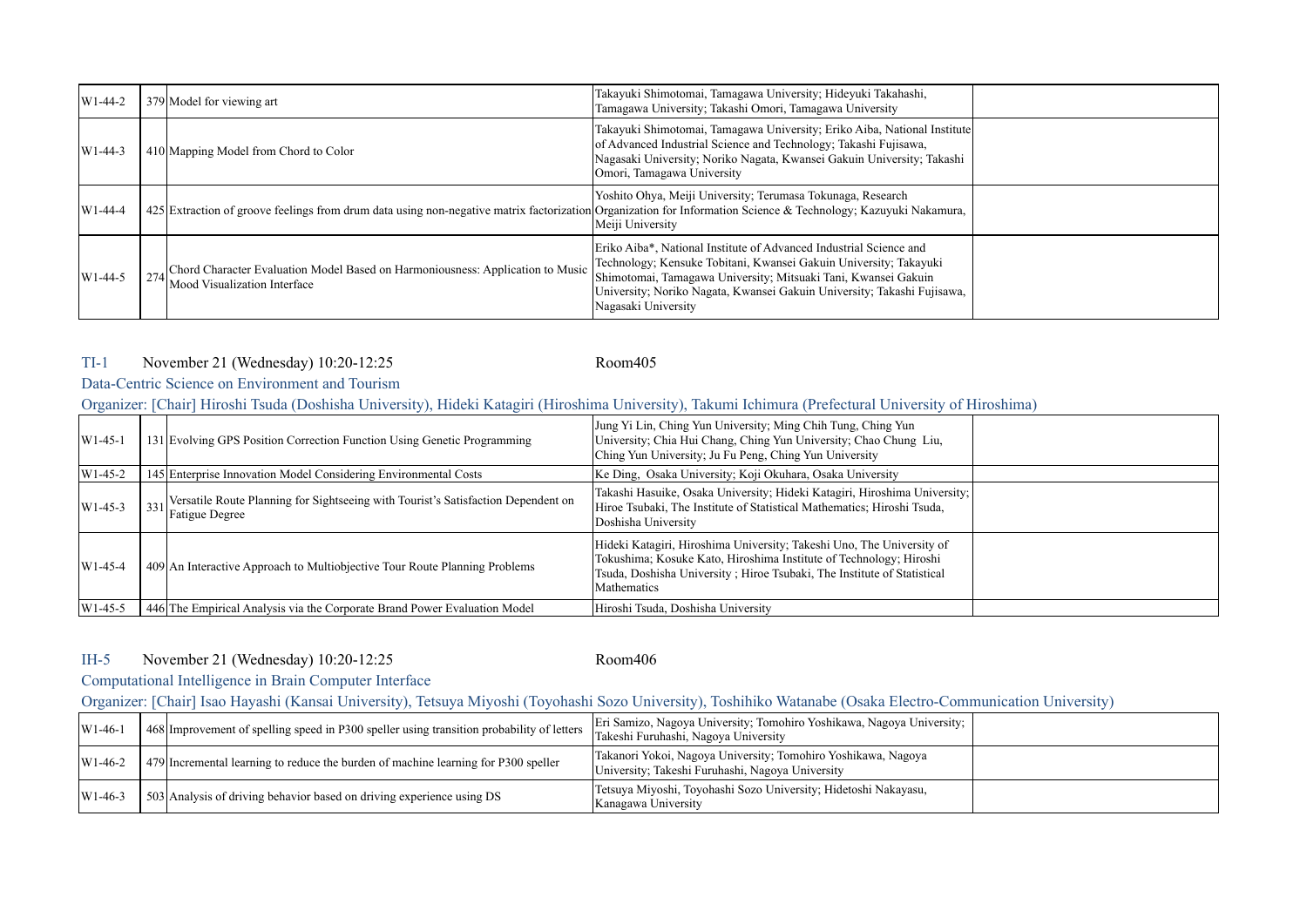| $W1-46-4$ | 524 Online learning of feature detectors from natural images with the probabilistic WKL Jasmin Leveille, Boston University; Isao Hayashi, Kansai University;<br><b>Irule</b> | Kunihiko Fukushima, Fuzzy Logic Systems Institute                                                                                                                                                    |  |
|-----------|------------------------------------------------------------------------------------------------------------------------------------------------------------------------------|------------------------------------------------------------------------------------------------------------------------------------------------------------------------------------------------------|--|
| $W1-46-5$ | 536 Analysis of music appreciation by Kansei evaluation and brain activity                                                                                                   | Mayu Kakegawa, Tokyo University of Technology; Ryo Komiyama, Tokyo  <br>University of Technology; Yuko Masakura, Tokyo University of<br>Technology; Masayuki Kikuchi, Tokyo University of Technology |  |

## G-3-1 Room504 November 21 (Wednesday) 10:20-12:25

Biomimetic Computation for Robotics and Machines I

# Organizer: [Chair] Yutaka Maeda (Kansai University), Keigo Watanabe (Okayama University), Fusaomi Nagata (Tokyo University of Science)

| $W1-54-1$ | 24 Network-Based Subsumption Architecture for Multiple Mobile Robots System                                             | Fusaomi Nagata, Tokyo University of Science, Yamaguchi; Akimasa<br>Otsuka, Tokyo University of Science; Keigo Watanabe, Okayama<br>University                                     |  |
|-----------|-------------------------------------------------------------------------------------------------------------------------|-----------------------------------------------------------------------------------------------------------------------------------------------------------------------------------|--|
| $W1-54-2$ | 147 Speed Up Method for Neural Network Learning by Using GPGPU                                                          | Yuta Tsuchida, Osaka Prefecture University; Michifumi Yoshioka, Osaka<br>Prefecture University                                                                                    |  |
| $W1-54-3$ | $194$ <sup>2</sup> A mutual effect model of desires and emotions in emotion for robots with growth<br>function          | Hiromi Nagano, Kansai University; Masataka Tokumaru, Kansai<br>University; Miho Harata, Kansai University                                                                         |  |
| $W1-54-4$ | 200 Performance of First-order Configuration Prediction for Redundant Manipulators<br>based on Avoidance Manipulability | Yang Hou, Okayama University; Akira Yanou, Okayama University;<br>Mamoru Minami, Okayama University; Yosuke Kobayashi, Okayama<br>University; Satoshi Okazaki, Okayama University |  |
| $W1-54-5$ | 249 Underactuated Control for a Fire Truck-type Mobile Robot Using an Invariant<br>Manifold Theory                      | Keigo Watanabe, Okayama University; Yuka Ueda, Okayama University;<br>Isaku Nagai, Okayama University                                                                             |  |

### LA-2 Room505 November 21 (Wednesday) 10:20-11:35

Education Informatics

LA-3 Room505 November 21 (Wednesday) 11:35-12:25

Information Security

Organizer: [Chair] Altynbek Sharipbayev (Gumilyov Eurasian National University), Assel Omarbekova (Gumilyov Eurasian National University),

| Kanat Kozhakhmet (Kazakh-British Technical University) |
|--------------------------------------------------------|
|--------------------------------------------------------|

| $W1-55-1$ | $\left  \frac{43}{2} \right $ An Extraction and Classification Method of Broken Line Elements in Mathematical<br>Graphs for Automating Translation of Tactile Graphics | Ryoji Nagaya, Toyama Prefectural University; Jianjun Chen, Toyama<br>Prefectural University; Noboru Takagi, Toyama Prefectural University            |  |
|-----------|------------------------------------------------------------------------------------------------------------------------------------------------------------------------|------------------------------------------------------------------------------------------------------------------------------------------------------|--|
| $W1-55-2$ | 79 Real time keyword extraction for e-Learning system supporting Quiz                                                                                                  | Haruhiko Takase, Mie University; Hiroharu Kawanaka, Mie University;<br>Shinji Tsuruoka, Mie University                                               |  |
| $W1-55-3$ | 116 Presenting Mathematical Web Pages for Understanding Lectures                                                                                                       | Kuniko Yamada, Osaka City University; Hiroshi Ueda, ATR Creative Inc.;<br>Harumi Murakami, Osaka City University; Ikuo Oka, Osaka City<br>University |  |
| $W1-55-4$ | $\sim$ A novel reversible watermarking scheme based on block energy difference for<br>medical images                                                                   | Tiegang Gao, Nankai University; qiaolun Gu, Tianjin University of<br>Technology and Education                                                        |  |